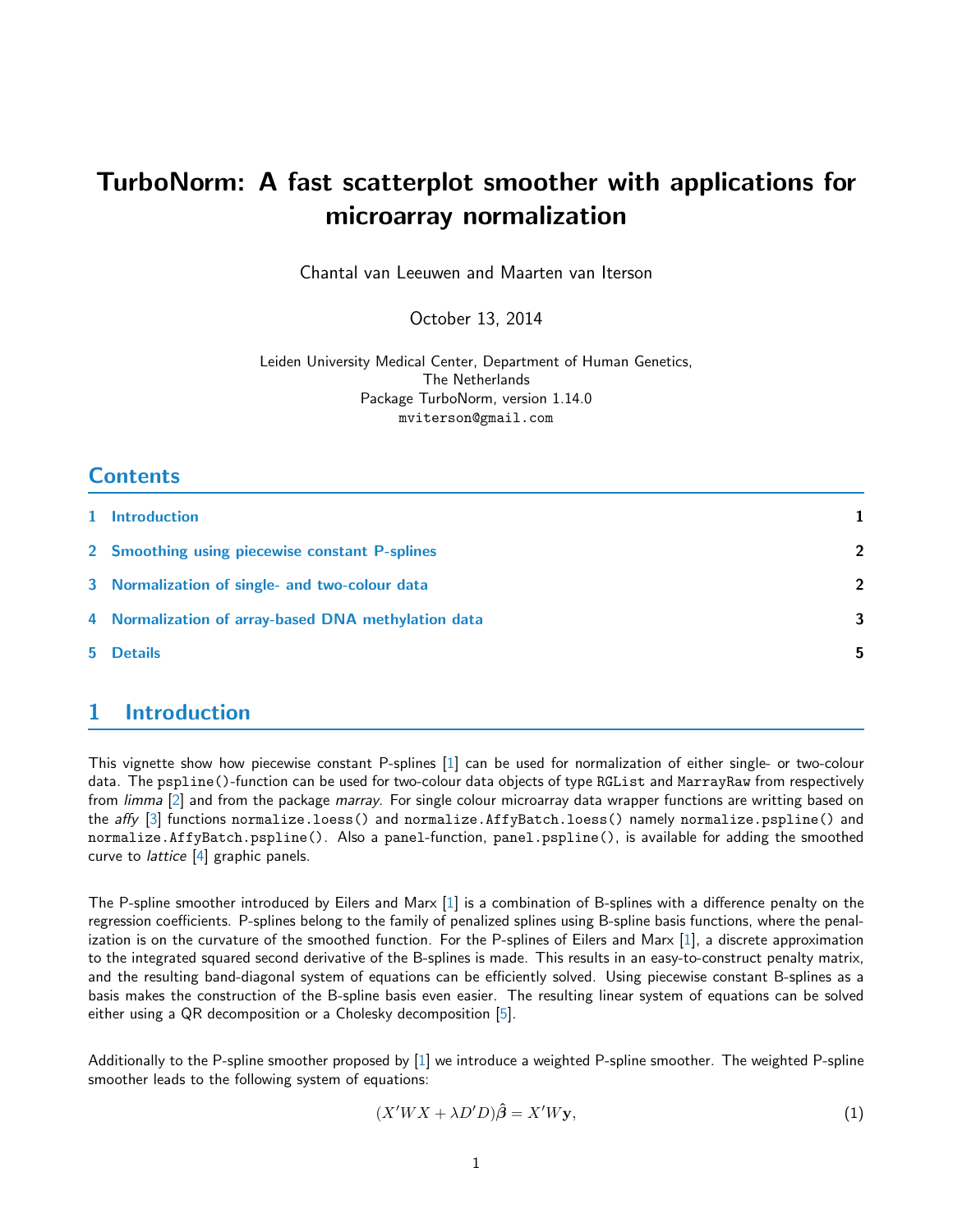where  $X$  is the B-spline basis matrix (with  $X'$  its transpose),  $W$  is a diagonal matrix of weights,  $D$  is a matrix operator for the second-order differences and y represents the vector of observations. The value of penalty parameter,  $\lambda$ , can be determined by cross-validation, for example. The original P-spline smoother of Eilers and Marx  $[1]$  has  $W$ , the identity matrix. When piecewise constant basis functions are used, both  $X'WX$  and  $X'Wy$  become diagonal matrices, and can be constructed very efficiently [\[6\]](#page-5-3). The regression coefficients of the weighted P-spline smoother are now given by:

$$
\hat{\boldsymbol{\beta}} = (X'WX + \lambda D'D)^{-1}X'W\mathbf{y}.
$$
\n(2)

See for a detailed description of the method and several applications van Iterson et al. [\[7\]](#page-5-4).

#### <span id="page-1-0"></span>2 Smoothing using piecewise constant P-splines

The main workhorse of the package is the function turbotrend(). Given data the function returns an object containing the smoothed values and some additional information like, effective degrees of freedom, optimized penalty value,  $\lambda$ , and the generalized cross-validation error at the optimal penalty value.

The following toy example shows the use of the turbotrend(). First we load the library and generate some data:

```
> library(TurboNorm)
> funky <- function(x) sin(2*pi*x^3)^3
> m < - 100> x \leftarrow seq(0, 1, length=m)> y \leq funky(x) + rnorm(m, 0, 0.1)
```
Next we plot the data and the underlying function that generated the data together with the smoothed curves based on the original piecewise constant B-spline basis.

```
> plot(x, y, type='p', xlab="", ylab="")
> curve(funky, add=TRUE)
> fitOrig \le turbotrend(x, y, n=15, method="original")> lines(fitOrig, col="green", type='b', pch=1)
```
In order to get some more detail on the regression parameters a show-method is implemented.

```
> fitOrig
```

```
Call:
turbotrend(x = x, y = y, n = 15, method = "original")Effective degrees of freedom: 5.327042
Number of bins: 15
Penalty value: 17.70566
Number of robustifying iterations: 0
GCV : 0.05203519
```
#### <span id="page-1-1"></span>3 Normalization of single- and two-colour data

For single colour microarray data normalization the following functions are available normalize.pspline() and normalize.AffyBatch.pspline() these functions are based on functions for normalization from the affy package.

The pspline()-function can be used for normalization of two-colour microarray data. The data input is either an object of type RGList as defined in the package limma or an object of type MarrayRaw defined in the package marray. The pspline()-function recognizes the type of the object and returns the normalized object of the same type, i.e. MAList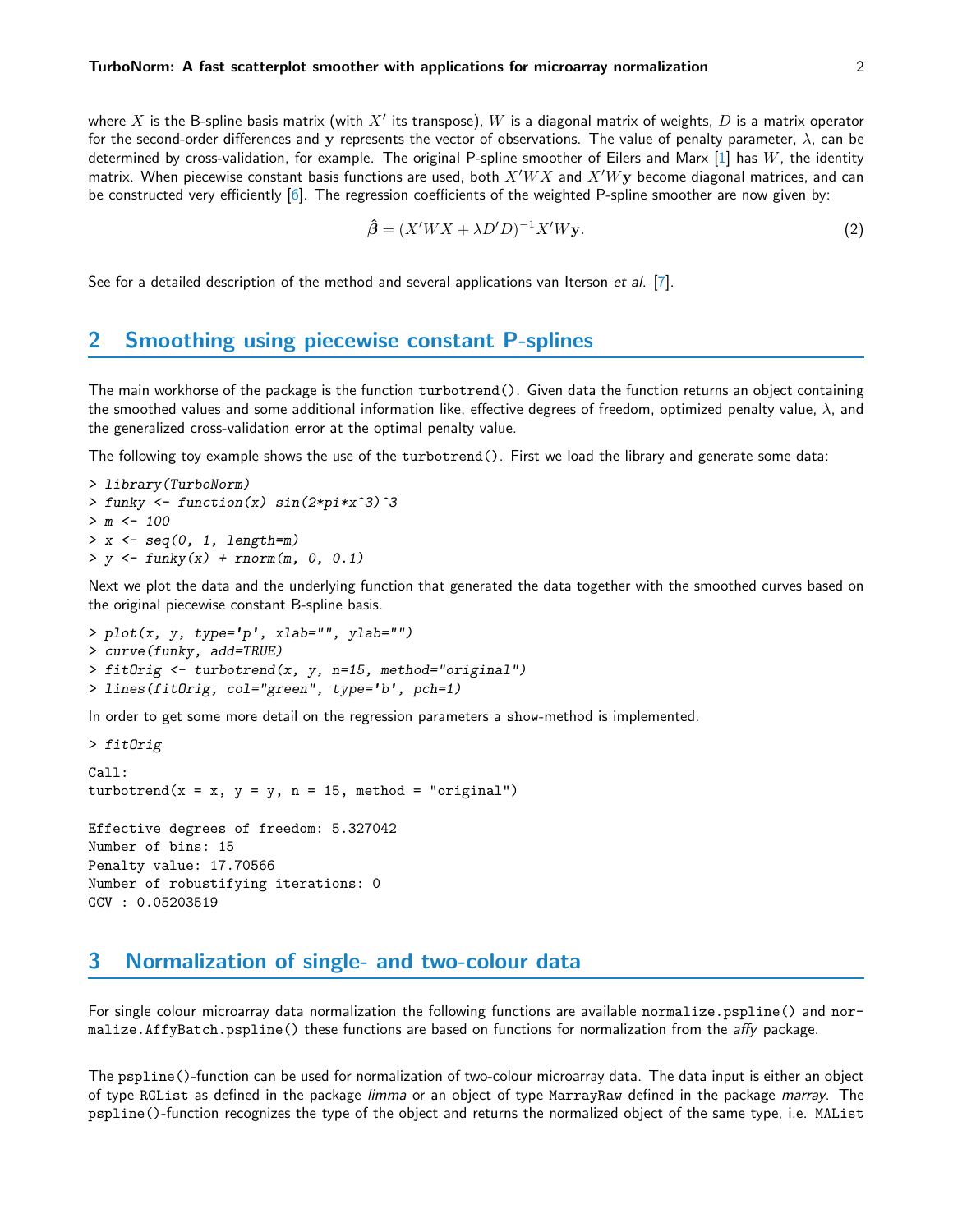

Figure 1: Simple turbotrend fitting example: Piecewise constant B-splines fitted to data generated from a funky function with noise.

and MarrayNorm.

Here is an example code using the swirl-data from marray. Using the option showArrays=2 the smoothed curve is plotted together with the data in a MA plot for array 2 (by default no plot is shown).

```
> library(marray)
> data(swirl)
> x <- pspline(swirl, showArrays=2, pch=20, col="grey")
```
### <span id="page-2-0"></span>4 Normalization of array-based DNA methylation data

Here we show how a weighted normalization can be performed. This is especially useful for array-based DNA methylation data, where there is large number of differential methylation expected.

Using data(methylation) a random subset of the data of one of the cell lines described in the paper by van Iterson et al. [\[7\]](#page-5-4) is loaded as an RGList. The element weights of the RGList contains the subset of invariant fragments, those without methylation-sensitive restriction sites, as a logical matrix where each colunm represents an array those fragments that are part of the subset are TRUE and those that are not FALSE. The data dependent weight is in this example approximately 250.

```
> library(TurboNorm)
> data(methylation)
> indices <- methylation$weights[,1]
> weights <- rep(1, length(indices))
```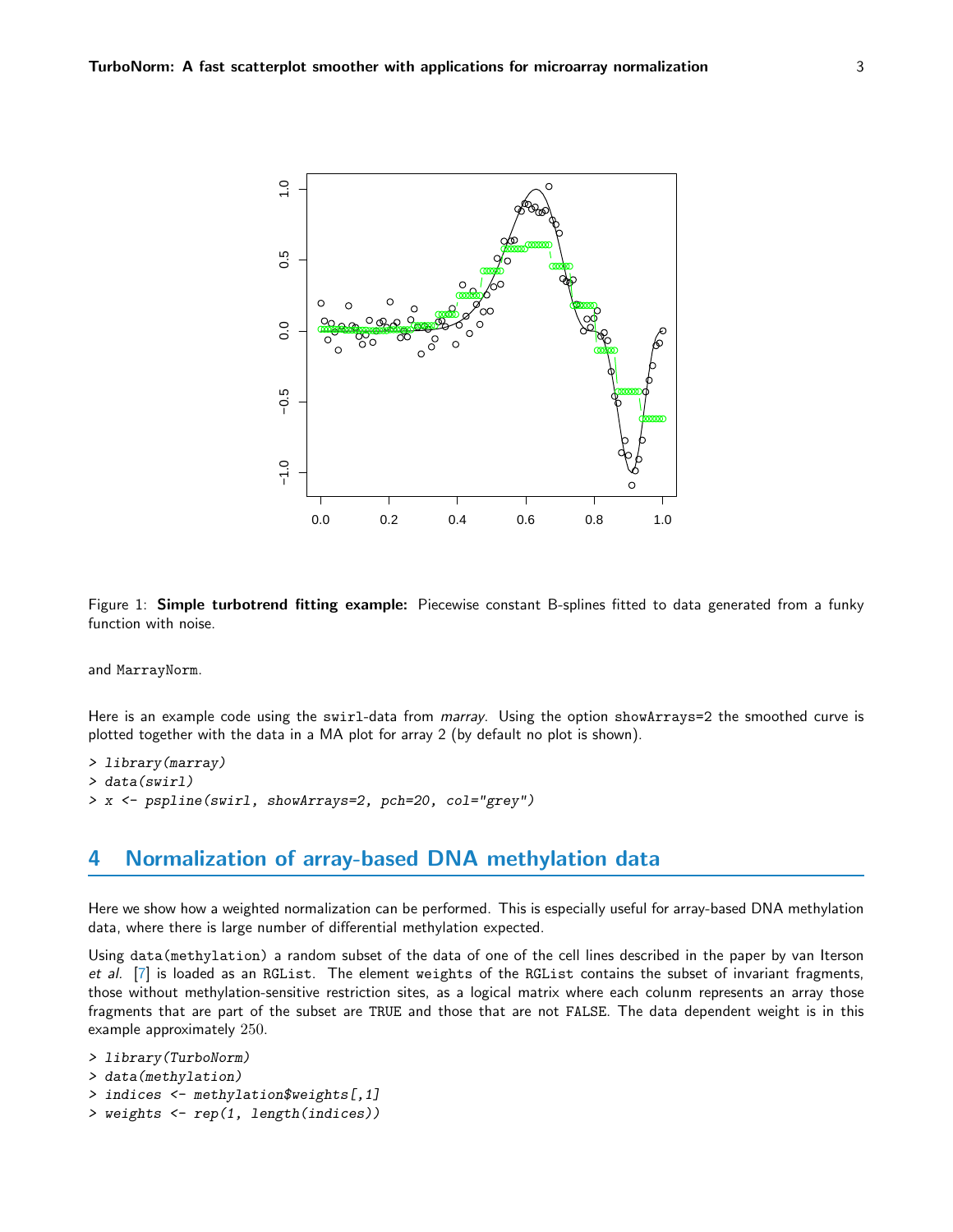

Figure 2: Normalization of array data using pspline: Normalization of the swirl microarray data using the psplinefunction, the fit to array two is shown.

```
> weights[indices] <- length(indices)/sum(indices)
> MA <- normalizeWithinArrays(methylation, method="none", bc.method="none")
> labels <- paste("NMB", c("(untreated)", "(treated)"))
> labels <- paste(rep(c("Raw"), each=2), labels)
```
First we transform the intensities to M- and A-values without background correction and then the normalization is performed both weighted P-spline and ordinary lowess using limma. Now we use the lattice in order to illustrate the difference. We highlight the invariant subset in black.

```
> data <- data.frame(M=as.vector(MA$M),
+ A=as.vector(MA$A),
+ Array=factor(rep(labels, each=nrow(MA$A)), levels=rev(labels)))
> library(lattice)
> print(xyplot(M~A|Array, xlab="", ylab="", data=data, type='g',
+ panel = function(x, y) {
    panel.xyplot(x, y, col='grey")lpoints(x[indices], y[indices], pch=20, col="black")
    panel.psplit(x, y, weights = weights, col="red", lwd=2)\overline{1}\overline{1}panel. loess(x, y, col="green", lw=2)+ \})
```
<span id="page-3-0"></span>This example also shows how the panel.pspline()-function can be used. The smoothed curve obtained by the P-spline smoother can be added to *lattice* graphics.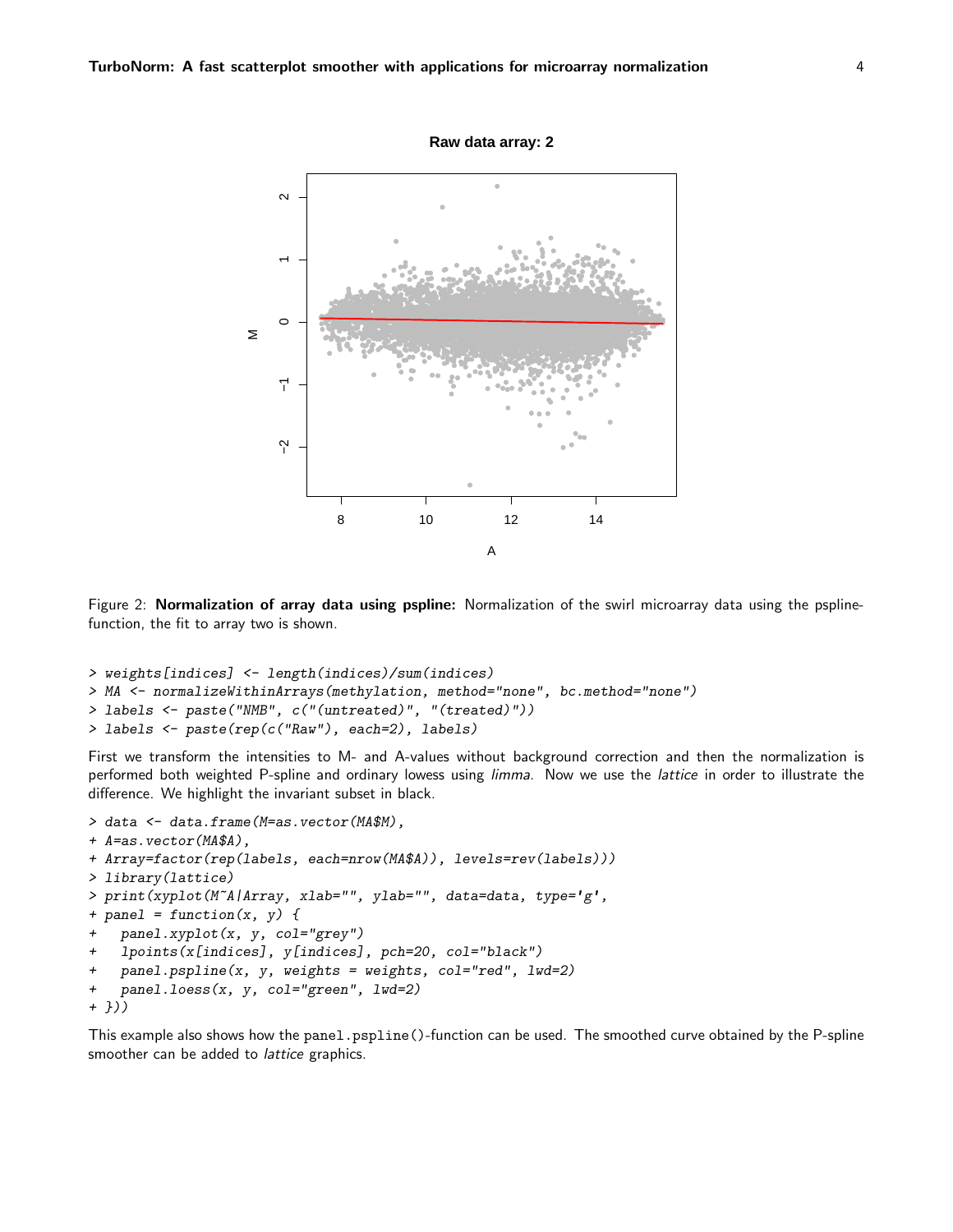

Figure 3: Normalization of methylation array data using panel.pspline: Comparing lowess and pspline for fitting methylation array data using a invariant subset of the data. Lowess fit in green, pspline fit in red and the subset of invariant points are given as black dots.

#### 5 **Details**

This document was written using:

- R version 3.1.1 Patched (2014-09-25 r66681), x86\_64-unknown-linux-gnu
- · Locale: LC\_CTYPE=en\_US.UTF-8, LC\_NUMERIC=C, LC\_TIME=en\_US.UTF-8, LC\_COLLATE=C, LC\_MONETARY=en\_US.UTF-8, LC\_MESSAGES=en\_US.UTF-8, LC\_PAPER=en\_US.UTF-8, LC\_NAME=C, LC\_ADDRESS=C, LC\_TELEPHONE=C, LC\_MEASUREMENT=en\_US.UTF-8, LC\_IDENTIFICATION=C
- Base packages: base, datasets, grDevices, graphics, methods, parallel, stats, utils
- · Other packages: Biobase 2.26.0, BiocGenerics 0.12.0, TurboNorm 1.14.0, convert 1.42.0, lattice 0.20-29, limma 3.22.0, marray 1.44.0
- Loaded via a namespace (and not attached): BiocInstaller 1.16.0, BiocStyle 1.4.0, affy 1.44.0, affyio 1.34.0, grid 3.1.1, preprocessCore 1.28.0, tools 3.1.1, zlibbioc 1.12.0

# **References**

- <span id="page-4-0"></span>[1] P.H.C. Eilers and B.D. Marx. Flexible smoothing with B-splines and penalties. Statistical Science, 11(2):89-121, 1996.
- <span id="page-4-1"></span>[2] Gordon K. Smyth. Limma: linear models for microarray data. In R. Gentleman, V. Carey, S. Dudoit, and W. Huber R. Irizarry, editors, Bioinformatics and Computational Biology Solutions using R and Bioconductor, pages 397-420. Springer, New York, 2005.